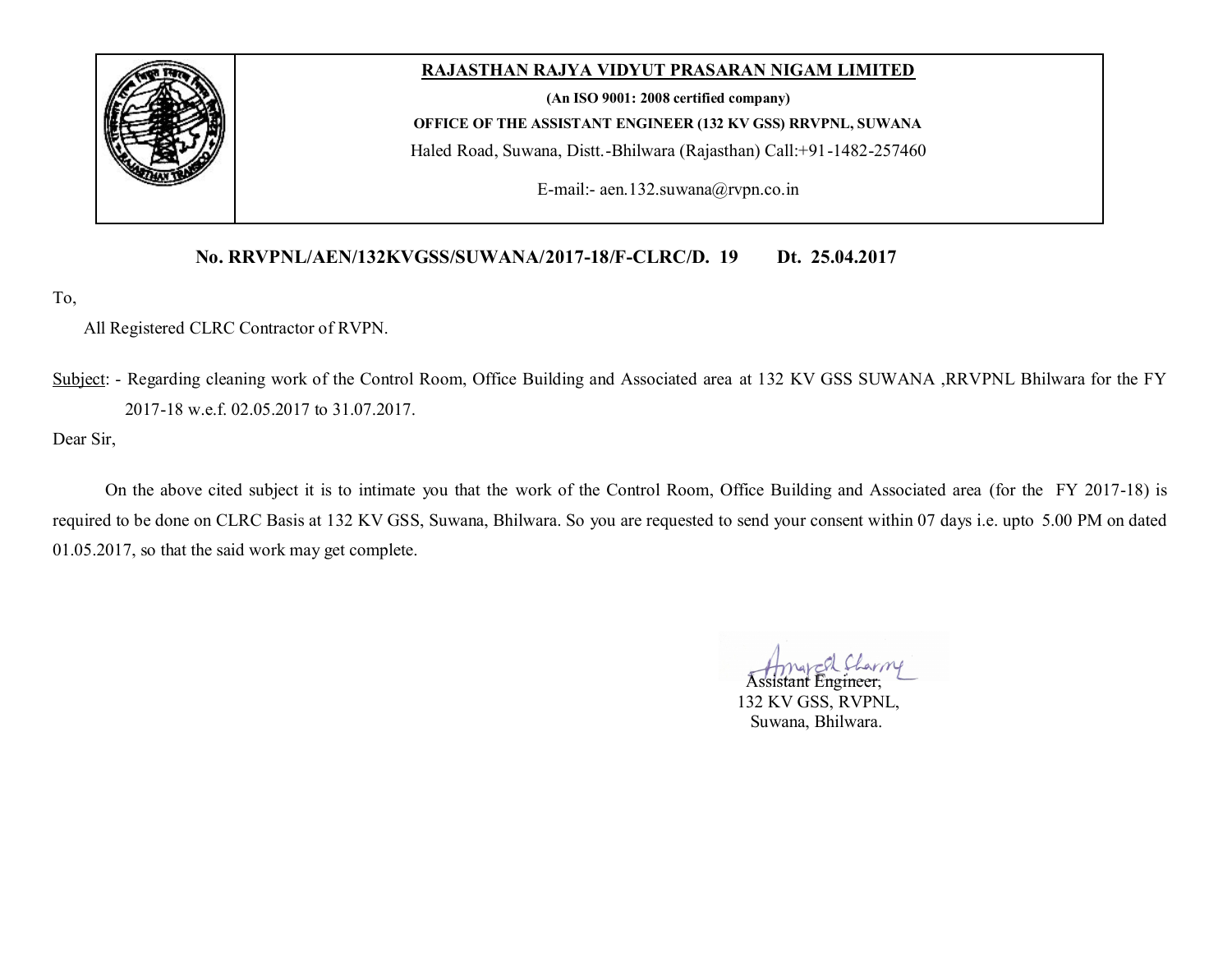# 'G' SCHEDULE

## NAME OF WORK :- CLEANING WORKS OF CONTROL ROOM & ASSOCIATED AREA AT 132 KV G.S.S. SUWANA for the FY 2017-18.

The base date for the rates given in this schedules is  $01/01/2011$  $1.$ 

| <b>BSR</b><br>No. | Description                                                                                                                                                                                                                                                                                                                                                                                                                                                                                                                                                                                                                                                                                                                                                                                                                                                                                                                                            | Quantity<br>in | Rate in<br>(Rupees)  | Unit                           | Frequency          | Amount            | <b>BSR</b><br>above | <b>TOTAL</b><br>Amount |
|-------------------|--------------------------------------------------------------------------------------------------------------------------------------------------------------------------------------------------------------------------------------------------------------------------------------------------------------------------------------------------------------------------------------------------------------------------------------------------------------------------------------------------------------------------------------------------------------------------------------------------------------------------------------------------------------------------------------------------------------------------------------------------------------------------------------------------------------------------------------------------------------------------------------------------------------------------------------------------------|----------------|----------------------|--------------------------------|--------------------|-------------------|---------------------|------------------------|
|                   |                                                                                                                                                                                                                                                                                                                                                                                                                                                                                                                                                                                                                                                                                                                                                                                                                                                                                                                                                        | (Sq.mtr)       |                      |                                |                    |                   |                     |                        |
| 1.0               | सामान्य सफाई कार्य                                                                                                                                                                                                                                                                                                                                                                                                                                                                                                                                                                                                                                                                                                                                                                                                                                                                                                                                     |                |                      |                                |                    |                   |                     |                        |
| 1.1               | कार्यो का विवरण :—<br>• ग्रिड सब स्टेषन परिसर के कार्यालय, नियन्त्रण कक्ष, बरामदों,<br>विश्राम कक्ष,सीढ़ियॉ, पी0एल0सी0सी0 कक्ष, बैटरी कक्ष, विश्राम<br>गृह आदि में झाडू से सफाई करना व फिनायल का पोंछा<br>लगाने का कार्य ।<br>• नियन्त्रण कक्ष समेत सभी कमरों के दरवाजों व खिड़कियों<br>(मय षीषे) आदि की सफाई ।<br>• समस्त षौचालय व मुत्रालय में फिनायल/रसायन का प्रयोग<br>करते हुए सफाई एवं धुलाई का कार्य ।<br>• नियन्त्रण कक्ष व अन्य सभी कक्षों की छत, खिड़की, कोने<br>आदि में लगे जाले आदि की सफाई ।<br>• उपरोक्त परिसर में कूड़ादानों (डस्टबिनों) को खाली<br>करना<br>• समस्त निकाले गए कचरे को ग्रिड़ सब स्टेषन परिसर से<br>बाहर प्रभारी अधिकारी द्वारा निर्धारित स्थान पर डालना ।<br>नोट $:=$<br>सफाई कार्य हेतु झाडू, पोंछे, डस्टर, आवष्यक उपकरण<br>आदि ठेकेदार को स्वयं की लागत पर लाने होंगे ।<br>2. अन्य सफाई का सामान जैसे फिनायल, फिनायल<br>गोली, रसायन आदि विभाग द्वारा देय होंगे ।<br>3. भुगतान फर्श क्षेत्रफल के आधार पर किया जायेगा । | 320.0<br>32.0  | Rs.19.00<br>Rs.19.00 | 100<br>Sq.mtr<br>100<br>Sq.mtr | 90 Days<br>90 Days | 5472.00<br>547.20 | 60%<br>60%          | 8755.20<br>875.52      |
| 1.2               | नियन्त्रण कक्ष से मुख्य द्वार तक सड़क व अन्य सड़कें एवं इनके<br>दोनों ओर छोड़ी गई खाली जगह की झाडू द्वारा सफाई ।<br>समस्त निकाले गए कचरे को ग्रिड़ सब स्टेषन परिसर से बाहर<br>प्रभारी अधिकारी द्वारा निर्धारित स्थान पर डालना । सफाई कार्य<br>हेतु झाडू एवं आवष्यक उपकरण ठेकेदार को स्वयं की लागत पर<br>लाने होंगे ।                                                                                                                                                                                                                                                                                                                                                                                                                                                                                                                                                                                                                                   | 1483.0         | Rs.3.60              | 100<br>Sq.mtr                  | 90 Days            | 4804.92           | 60%                 | 7687.87                |